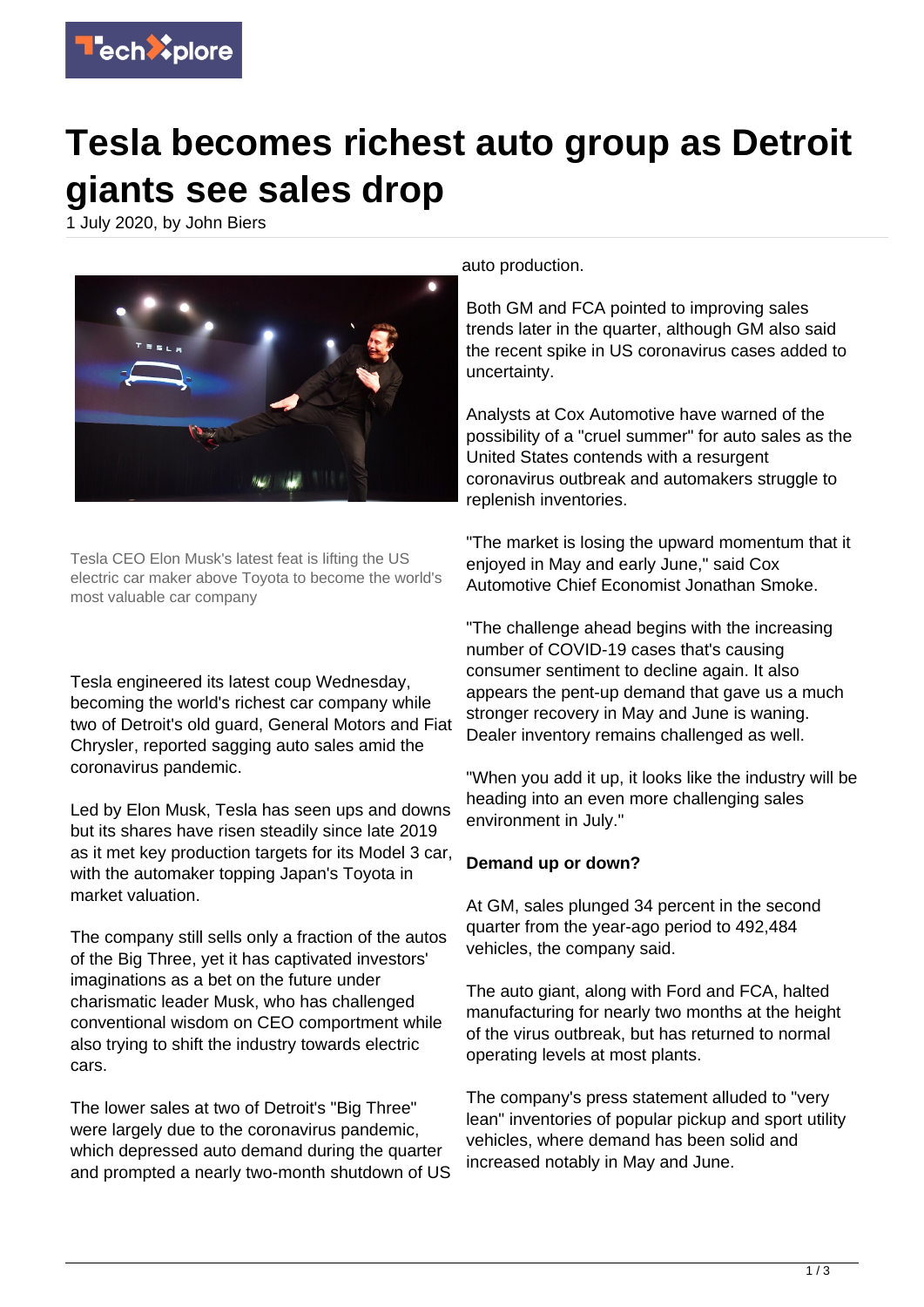

"After falling into a deep recession in March, the US good investment (cool idea, ferociously tough economy has begun to recover as it reopens," said business) but the fact that the stocks have done so GM Chief Economist Elaine Buckberg.

"Auto sales are benefiting from historically low interest rates that make now an attractive time to buy a vehicle for many customers. We expect continued sales recovery as businesses ramp back idea' can trump fundamentals for far longer than up, but recognize that the path forward may not be linear."

FCA reported a similar trend, with sales bottoming out in April and bouncing back more strongly than expected in May and June. The company reported a 39 percent decline during the quarter to 367,086 transactions.

Others reporting big US second-quarter sales drops included Honda, which suffered a 27.9 percent fall to 293,502 and Nissan, which saw sales plunge 49.5 percent to 177,328.

Ford is scheduled to report sales on Thursday.

Cox has estimated that US auto sales fell around 30 percent during the quarter to 4.4 million vehicles. This includes an expected drop of 61.1 percent in Tesla US sales to 10,000.

Tesla shares gained 3.7 percent to finish at \$1,119.63, while GM shed 1.3 percent to \$24.96 and FCA fell 3.3 percent to \$9.90.

## **Other upstarts gain**

Conventional automakers have ramped up their online sales to include features such as delivering a car to consumers.

This has also proven a fertile space for Carvana and Vroom, which have risen in market value during this year's turbulence.

A note Wednesday from DataTrek research said the gains by the e-commerce used car companies show how investors are rethinking valuation in the wake of the pandemic and the rising importance of Amazon, Netflix and other tech companies.

"We're not saying online used car dealers are a

well shows equity investors are thinking much more broadly about what sorts of products will sell online," DataTrek said.

"And as we've seen with Tesla, sometimes 'right one might think."

© 2020 AFP